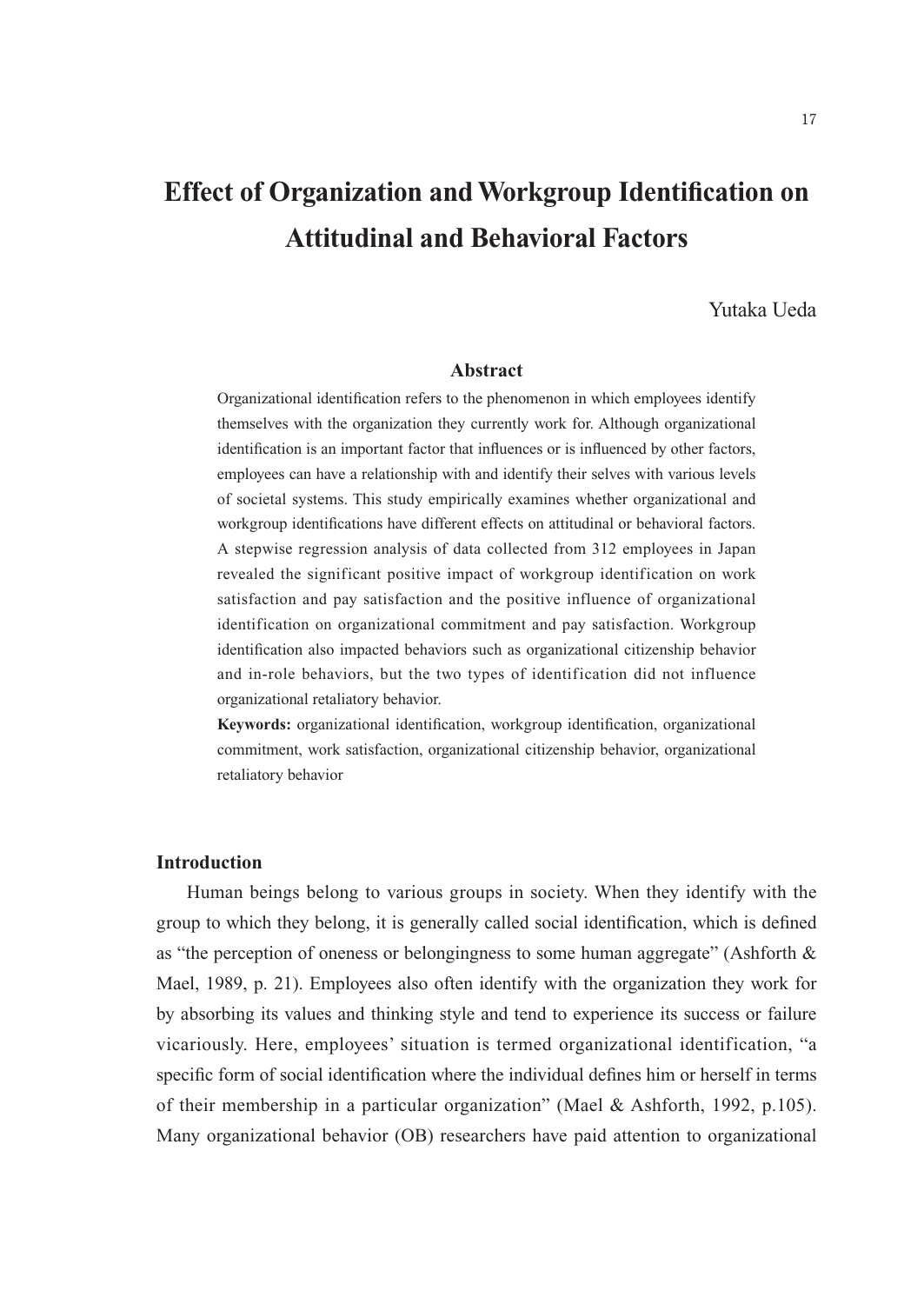identification as one important factor affecting employees' attitudes and behaviors.

In OB research, organizational identification is relatively new, and its differences from other related technical concepts in the discipline have become a problem. In particular, the similarity to or difference from organizational commitment, which is a more familiar concept to OB researchers than organizational identification, could be problematic. This is because organizational commitment is often defined as including the element of identification with the organization, for example, as "the relative strength of an individual's identification with and involvement in a particular organization" (Mowday, Steers, & Porter, 1979, p. 226).

However, some researchers pointed out that organizational identification differs conceptually and empirically from organizational commitment, although they are closely related. First, organizational identification is associated with self-perception, while organizational commitment is an attitude toward the entity (the organization). Ashforth, Harrison, and Corley (2008) discussed these differences as follows: "Commitment represents a positive attitude toward the organization: The self and the organization remain separate entities. In contrast, organizational identification as defined here is a perceived oneness with the organization, necessarily implicating one's selfconcept" (p. 333). Furthermore, organizational identification is related to a strong enthusiasm to share the same fate as the organization. On the other hand, employees with high commitment still regard their fate as differing from that of the organization. Ashforth, Harrison, and Corley (2008) continue that "because organizational identification involves defining oneself in terms of the organization's identity, as the organization goes, so goes the individual; conversely, because commitment lacks this very visceral connection, the individual may be somewhat insulated from the organization's fate" (p. 333).

Mael and Ashforth (1992) propose four characteristics of organizational identification. First, organizational identification is a cognitive factor, not an attitudinal or behavioral one. Second, identification is relational and comparative. Human beings identify with an entity to categorize themselves differently from others in different categories. Third, identification has a role in enhancing self-esteem. Finally, perceived identification with the organization is not a yes or no question, but a matter of degree. Some employees tend to identify with the organization more than do others.

Organizational identification begins with employees separating the organization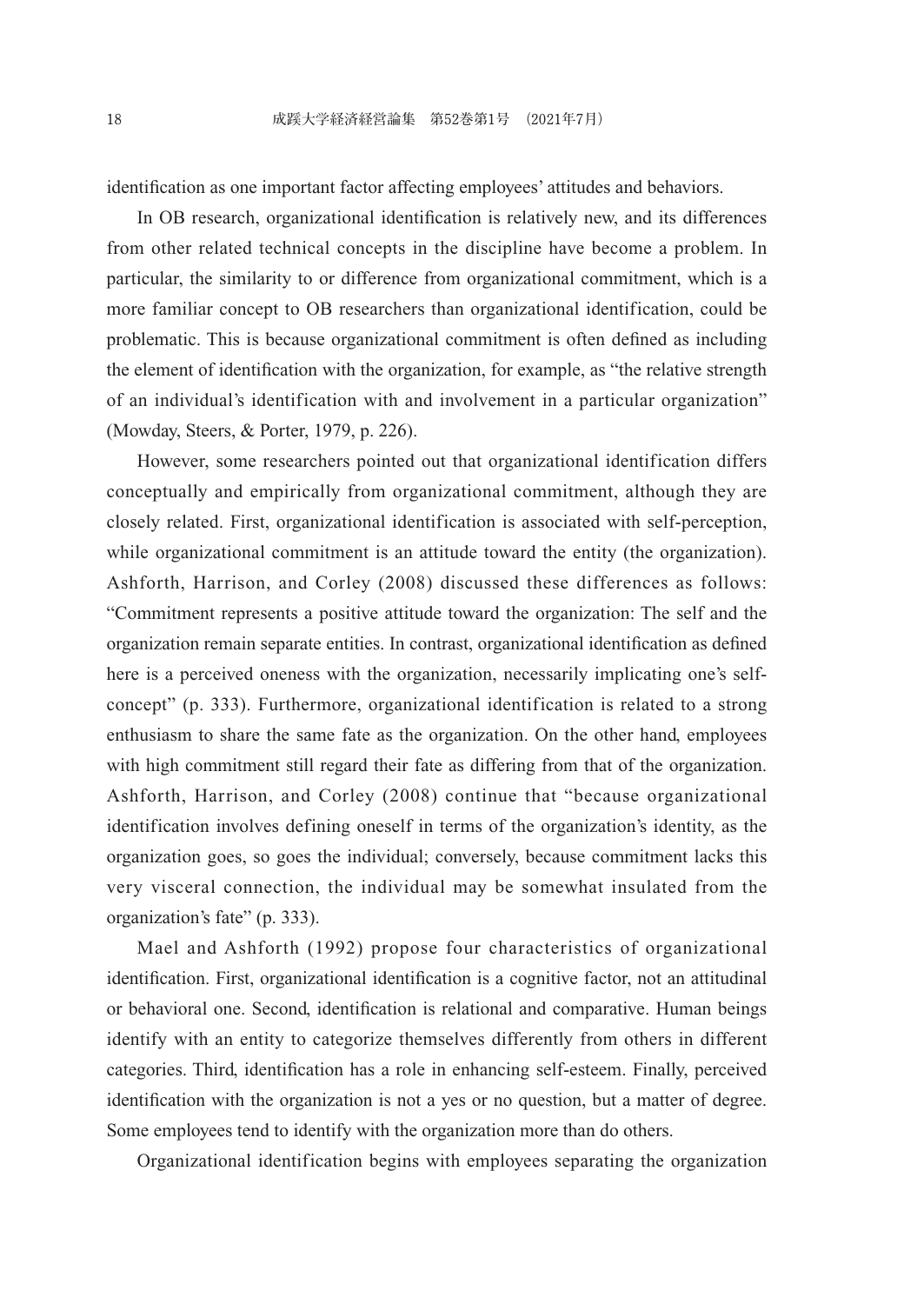from the society outside it, and they perceive themselves as similar to the organization and different from society. Thus, the concept is based on the idea of a simple dichotomy between the organization and others. However, a social system is composed of many subsystems, and each subsystem consists of smaller subsystems (sub-sub systems). An organization is one subsystem of a larger organizational group such as a business group and is composed of many workgroups such as departments. Each employee is not only a member of the organization but also of this workgroup. Therefore, as employees identify with the whole organization, so they might also identify with a workgroup they belong to. However, the effect of identifying with multiple entities has not yet been sufficiently examined. This study considers the organization and workgroup as two entities employees identify with and empirically examines how this identification influences various attitudinal and behavioral factors.

#### **Empirical Research on Organizational Identification**

Empirical research on organizational identification is delineated into three groups. First, some studies focused on the difference between organizational identification and related concepts such as organizational commitment. Van Knippenberg and Sleebos (2006) empirically examined the relationship between organizational identification with organizational commitment, perceived organizational support (POS), job satisfaction, turnover intention, and self-reference. These studies empirically confirmed organizational identification as a construct different from organizational commitment by showing that organizational commitment was more related to exchange-based variables between individuals and the organization such as job satisfaction and POS. They also indicated that organizational identification was more aligned with the self-referential nature of organizational membership.

Next, some researchers paid attention to the impact of organizational identification on other factors. Stinglhamber et al. (2015) collected data on organizational identification and organizational commitment at two-time points and compared the effect of one factor at time 1 on the other factor at time 2. They found that organizational identification influences organizational commitment, rather than a reverse causal relationship. Van Dick, Grojean, Christ, and Wieseke (2006) empirically examined the causal relationship between organizational identification and OCB, finding that organizational identification at time 1 significantly influenced OCB at time 2, but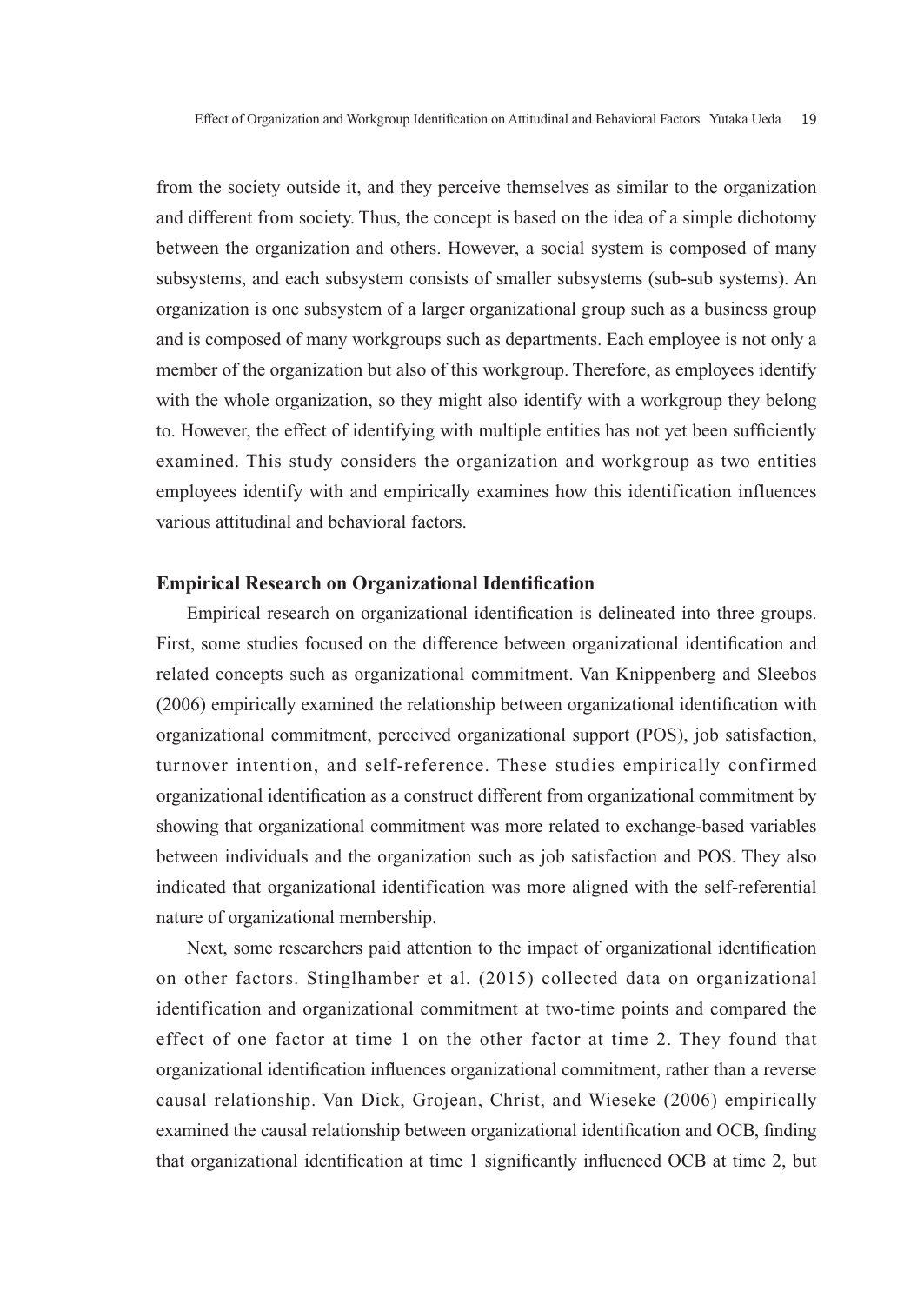OCB at time 1 did not significantly affect organizational identification at time 2. However, Feather and Rauter (2004) revealed that the impact of organizational identification on OCB was not significant after controlling respondents' age. Furthermore, Kesen (2016) confirmed the significant effect of organizational identification on individual creativity, which was partially mediated by helping and civic virtue. Also, Ma, Liu, and Liu (2014) demonstrated that the effect of procedural justice on extra-role behavior and turnover intention was fully mediated by organizational identification.

Finally, other researchers examined the impact of dispositional and individual factors on organizational identification. Johnson, Morgeson, and Hekman (2012) assumed that neurotic people would be motivated to reduce perceived uncertainty by cognitively identifying themselves with the organization, and that extraverted people would be motivated to enhance their positive feelings about themselves and affectively identify with the organization. They empirically revealed that neuroticism positively influenced cognitive identification, and extraversion positively impacted effective identification. Tanis and Beukeboom (2011) also focused on the difference between cognitive and affective identification, examining the influence of the peripheral characteristics of organizational communication on them. Furthermore, Jones and Volpe (2010) showed that the strength and structure of employees' social network directly influenced organizational identification and that this social network moderated social identity and organizational identification. Figure 1 shows the framework of research in the second and third categories above. More fixed or basic factors such as dispositional ones were selected as the antecedents of organizational identification, and attitudinal or behavioral factors were considered to be influenced by organizational identification.



**Figure 1 Organizational Identification and Other Factors**

## **Department or Work Group Identification**

The discussion on organization identification is based on the assumption that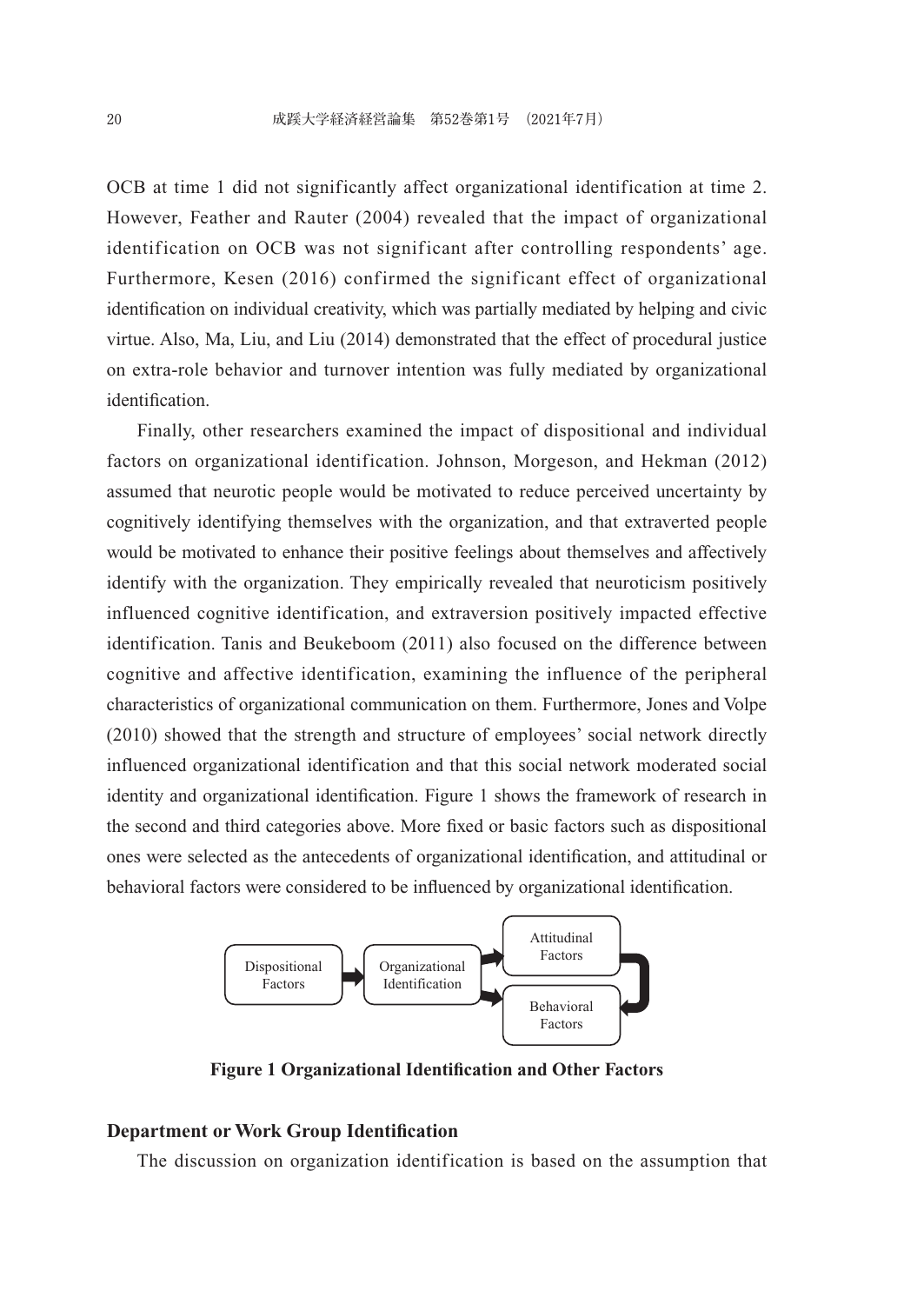employees perceive a society dividing the organization and something else. However, actual society is not as simple. Considering the hierarchical structure of society, the organization as one system is comprised of multiple departments and workgroups as subsystems, and a large entity like a business group is a supra-system composed of multiple organizations. Employees might consider themselves members of not one organization but a larger business group. Sometimes, they might view themselves as belonging to a specific workgroup, identifying not only with the organization but also with a larger or smaller entity (Figure 2).



**Figure 2 Hierarchical Structure of Society**

For example, although their research was not on organizational identification, Benstein, Stinglhamver, and Vandenberghe (2002) conceptualized not only commitment to the organization but also commitment to the supervisor and workgroup. They showed that commitment to a local construct mediated the effect of commitment to more distal entities on OCB. Furthermore, Hui, Lee, and Rousseau (2004) noted that Chinese people tend to position themselves in a close human relationship rather than as members of the organization, explaining that "traditional Chinese people tend to approach organizations 'thinking interpersonally'," in contrast to the Western view of the employment relationship that is based upon 'thinking organizationally'" (p. 233). This implies that Chinese people tend to recognize themselves as interacting with coworkers in the same workgroup and identify with this workgroup, not with those working for the organization.

Similarly, some studies simultaneously considered organizational and workgroup identification. For example, Kong and Weng (2019) distinguished organizational and workgroup identification and proposed the hypothesis that "organizational identification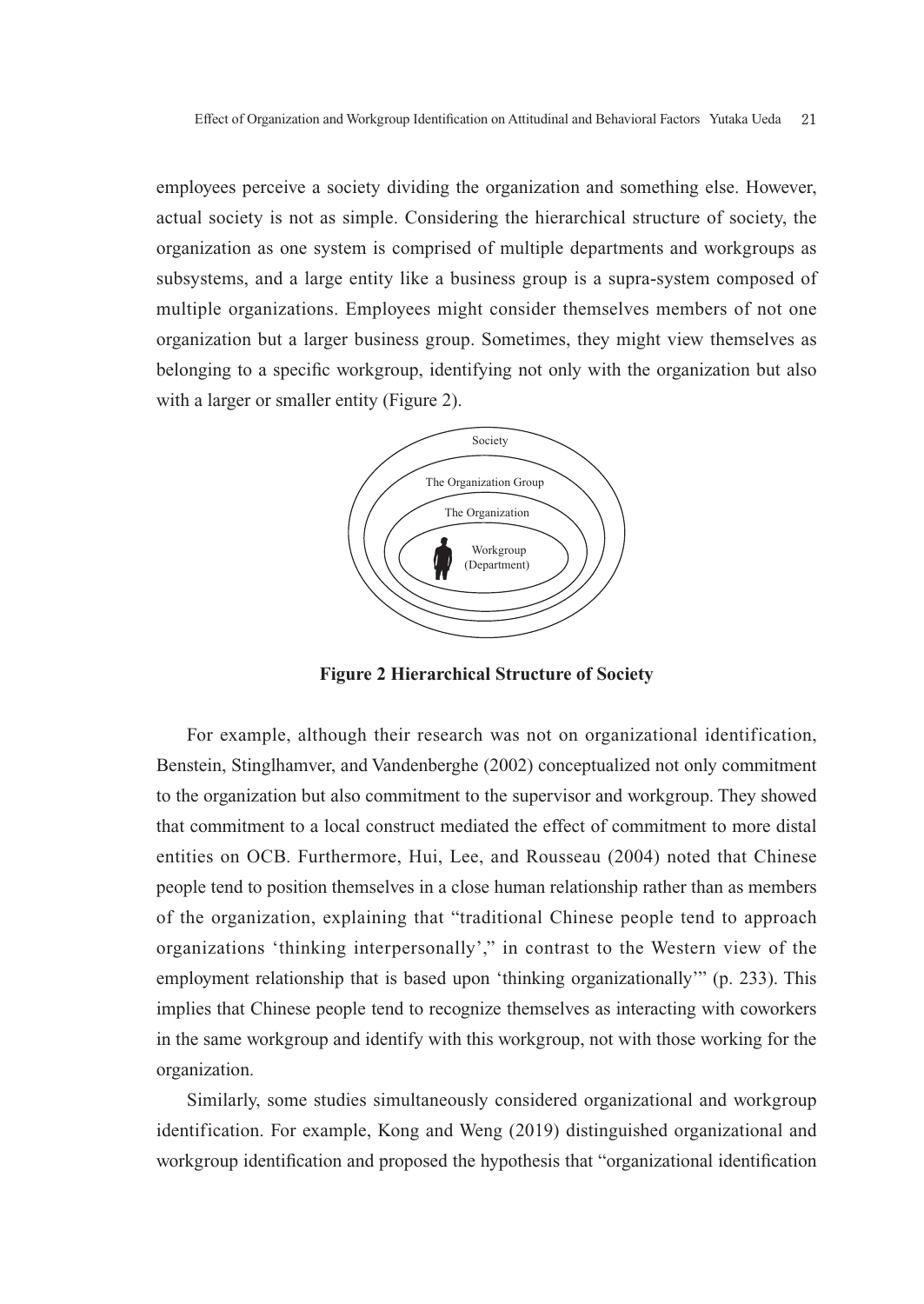played a distal role in influencing job satisfaction through workgroup identification" (p. 5). They did not, however, empirically examine this relationship. Van Dick, van Knippenberg, Kerschreiter, Hertel, and Wieseke (2008) empirically showed that job satisfaction and extra-role behavior were more enhanced when both organizational and workgroup identifications were high than when either one was high.

However, few studies have assumed and empirically examined the effect of organizational and workgroup identification on various factors. Thus, this research aimed to address this research objective.

## **Hypotheses**

This study assumed that organizational and workgroup identification have different effects. Our hypotheses were based on the idea that organizational identification will influence employees' attitudes and behaviors toward the whole organization, and workgroup identification will affect attitudes and behaviors toward the workgroup or department to which employees belong. For example, because the entity determining employees' salaries is not a workgroup but the organization, satisfaction with pay is considered related to organizational identification. Similarly, as organizational commitment is an attitude toward the organization and organizational citizenship behavior for the organization (OCB-O) is behavior that contributes to that organization, it is believed they will be more influenced by organizational identification than workgroup identification.

In contrast, workgroup identification is expected to influence satisfaction with work or coworkers. Organizational citizenship behavior for individuals (OCB-I), which is behavior contributing to other members, will be more impacted by group identification because employees usually have a strong interactive relationship with others in the same workgroup.

However, it is difficult to forecast the impact of the two types of identification on organizational retaliatory behavior (ORB). Although Skarlicki and Folger (1997) developed 17 items related to ORB, they measured different aspects of these behaviors. Some items are related to behaviors toward the organization, and others measure those toward other employees. Besides, depending on organizational or national culture, some items should not be included as ORB because they are subject to formal punishment. ORB should be classified into ORB-O, which is comprised of items regarding behaviors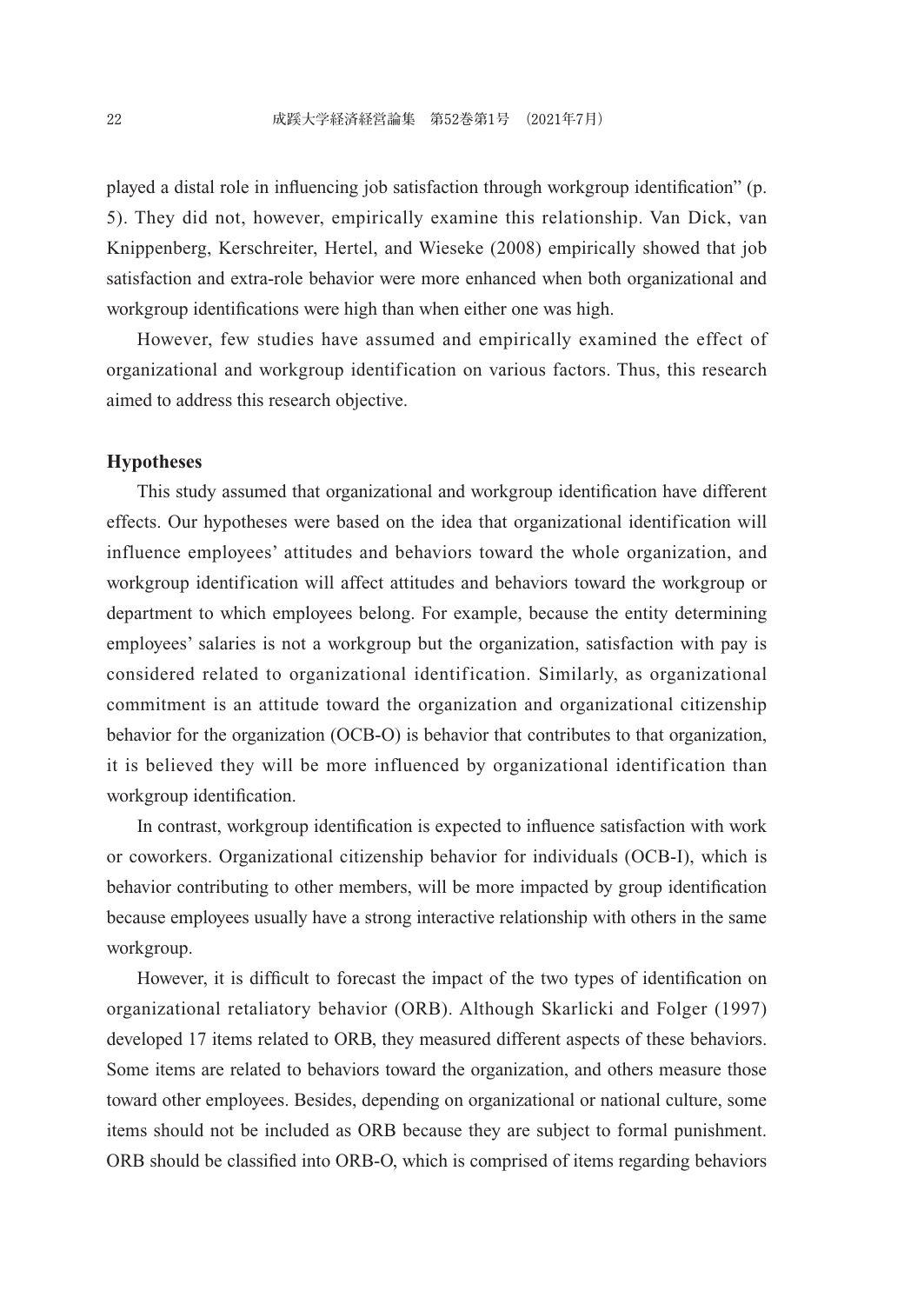toward the organization, and ORB-I, which includes items relating to behaviors toward individuals. Thus, it is assumed that organizational identification will influence ORB-O, and workgroup identification will impact ORB-I.

Of the following hypotheses (H), H1 and H2 are related to attitudinal factors, and H3 and H4 to behavioral factors. Although we should assume that attitudinal factors affect behavioral factors, this study does not consider the mediating effect of attitudinal factors on organizational identification and behavior, because as noted, past studies considered the direct effect of these aspects.

H1. Organizational identification will have a positive impact on organizational commitment (H1-1) and pay satisfaction (H1-2).

H2. Workgroup identification will have a positive impact on coworker satisfaction (H2- 1) and work satisfaction (H2-2).

H3. Organizational identification will have a positive impact on OCB-O (H3-1) and a negative impact on ORB-O (H3-2).

H4. Workgroup identification will have a positive impact on OCB-I (H4-1) and in-role behaviors (H4-2), and a negative impact on ORB-I (H4-3).

Figure 3 shows the hypotheses regarding the relationship of the two types of identification with attitudinal and behavioral factors. A solid line represents a positive impact and a dotted line a negative impact.



**Figure 3 Hypotheses of the Study**

# **Research Method**

#### *Sample*

For this study, we utilized The Net research service of Macromill, Inc., for which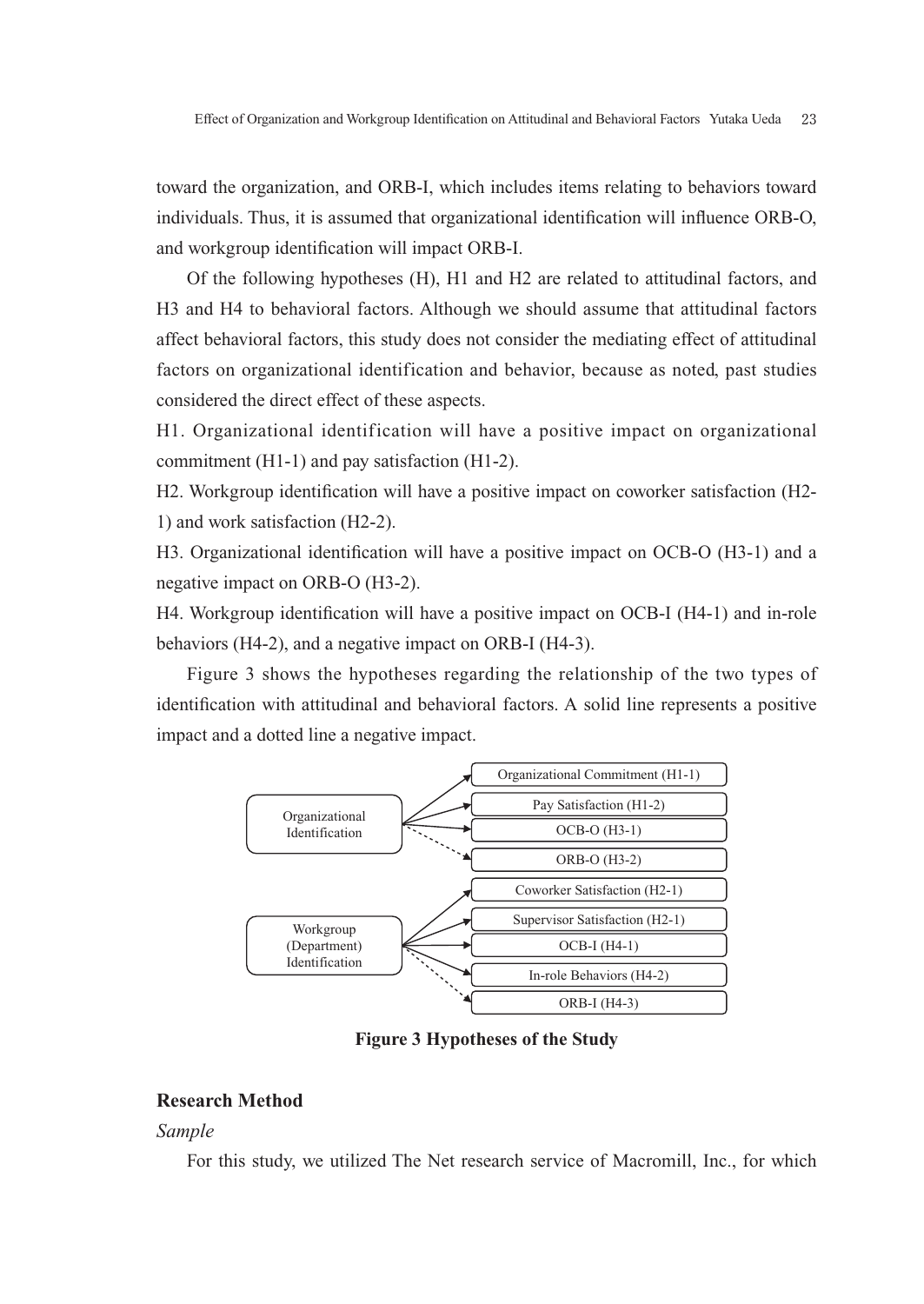many people register as potential respondents. We asked the company to collect data from people who as regular or non-regular workers, work with someone else in their workplace. This was because we were interested in respondents' human relationships with a supervisor and coworkers, and their helping behavior in this regard. The final sample size was 312 (male: 175, female: 135). Respondents' ages varied from 20 to 65 years, and their average age was 38.23. Of the 312 respondents, 169 were married and 143 were unmarried, 178 had no children, and 134 had at least one child.

#### *Measures*

**Organizational citizenship behavior for individuals (OCB-I).** The seven-item OCB-I scale developed by Williams and Anderson (1991) was utilized, which includes various kinds of helping behaviors toward a supervisor, coworkers, and newcomers. While we translated each item into Japanese, the expression "a personal interest in other employees" for one of the original items was changed to "empathetic to other employees," because the former can give a false impression to Japanese. Cronbach's alpha for these 7 items was 0.825.

**Organizational citizenship behavior for the organization (OCB-O).** The seven-item OCB-O scale was developed by Williams and Anderson (1991). However, some items were not considered appropriate in measuring Japanese workers' contributing behaviors for the organization. First, two of the original seven items, namely "a great deal of time spent on personal phone conversations  $(R)$ " and "complaints about insignificant things at work (R)" were omitted. This was because the former was considered out of date in the current work environment, and it was considered that many Japanese workers would disagree with the latter because they would regard those who did agree with the statement as spiritually inferior. Furthermore, "take undeserved work breaks (R)" was changed to "do not take undeserved work breaks (R)." Cronbach's alpha for these 5 items was 0.704.

**In-role behavior (IRB).** The seven-item IRB scale developed by Williams and Anderson (1991) was utilized. Cronbach's alpha for these 7 items was 0.777.

**Organizational retaliatory behavior (ORB)**. The 17-item organizational retaliatory behavior (ORB) scale was developed by Skarlicki and Folger (1997). These 17 items can be classified into three groups. The first group is comprised of ORB toward the organization, and the second of ORB toward individuals like coworkers or a supervisor.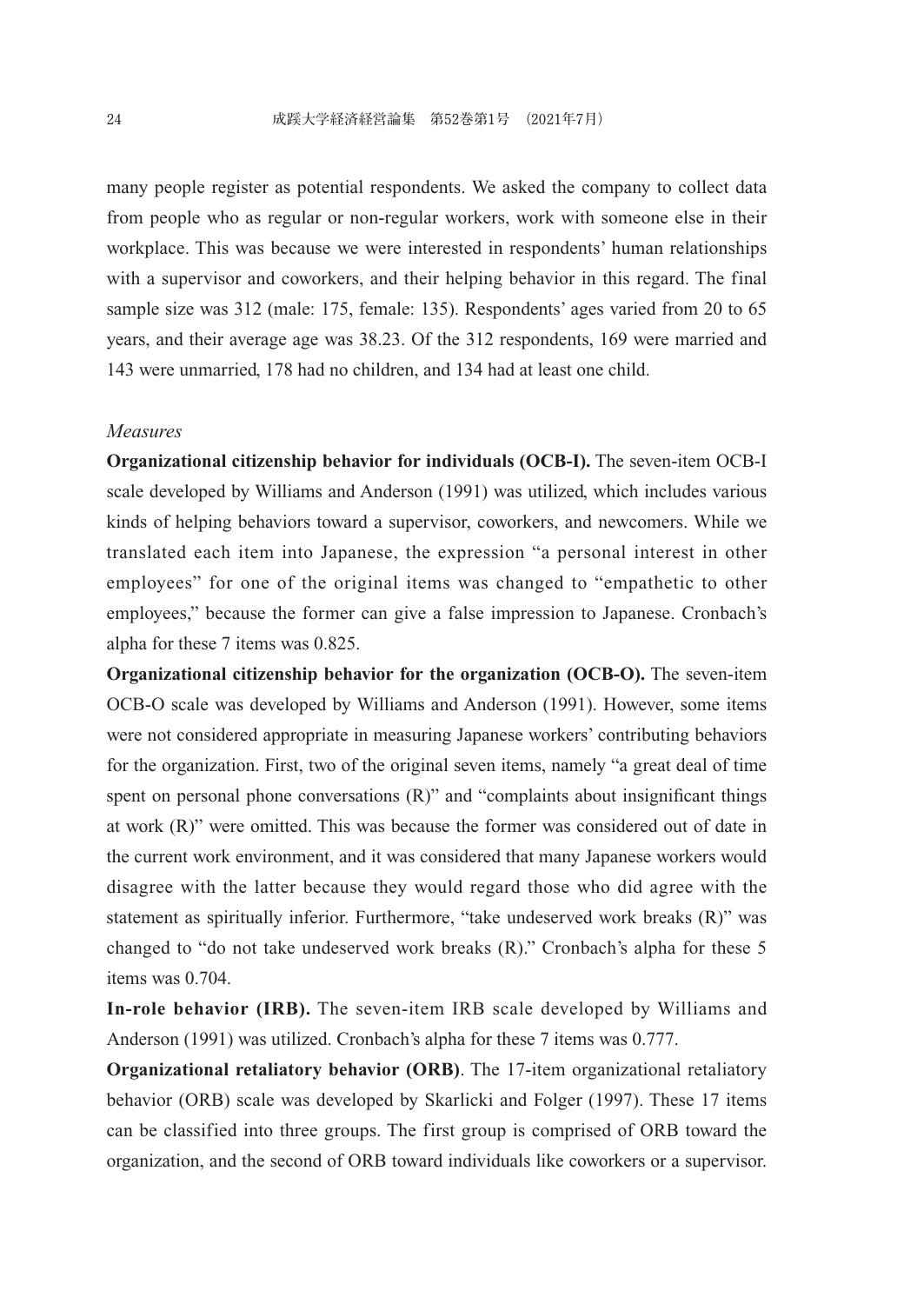We termed the first variable ORB-O and the second ORB-I. The items in the third group are not appropriate for measuring the ORB of Japanese workers, because they seem punishable as a crime or subject to disciplinary action, such as "on purpose, damaged equipment or work process" and "disobeyed a supervisor's instructions." Therefore, ORB-O was measured using five items of the original Skarlicki and Folger (1997) scale. Exemplary items are "took supplies home without permission" and "wasted company materials." ORB-I was measured using three items of the scale, including "gave a coworker the silent treatment" and "failed to give a coworker the required information." Cronbach's alpha was 0.746 for the former and 0.737 for the latter.

**Organizational commitment.** We used the six-item overall organizational commitment scale by Marsden, Kalleberg, and Cook (1993). Considering the relatedness of Meyer and Allen's (1997) organizational commitment classification, which is comprised of affective, normative, and continuance factors, this scale can be closely related to affective commitment. Cronbach's alpha for the 6 items was 0.829.

**Job satisfaction.** Spector (1985) developed 36 items to measure 9 aspects of job satisfaction (4 items per aspect). These aspects include pay, promotion, supervision, benefit, rewards, operating procedure, coworkers, work itself, and communication. In this study, only 20 items were employed to measure satisfaction to cover the aspects of pay, supervision, co-workers, work itself, and communication. However, because good communication with coworkers is based on a good relationship with them and vice versa, eight items pertaining to coworkers and communication were combined as one variable representing coworker satisfaction. Cronbach's alpha for each of the 4 items related to job satisfaction was 0.844 for pay satisfaction, 0.790 for supervision satisfaction, 0.743 for coworker items, and 0.755 for work itself.

**Organizational identification.** The six-item organizational identification scale developed by Mael and Ashforth (1992) was utilized. This scale, developed for teachers, used the expression "school" as the entity with which teachers identify. We changed the term "school" to "your organization" (*tsutomesaki* in Japanese) for our purposes. Cronbach's alpha for the 6 items was 0.724.

**Group identification.** No study that we know of developed a scale to measure group identification. Thus, the six-item organizational identification scale developed by Mael and Ashforth (1992) was employed. We changed the term "school" in the original scale to "the department or team to which you belong." Cronbach's alpha for the 6 items was 0.799.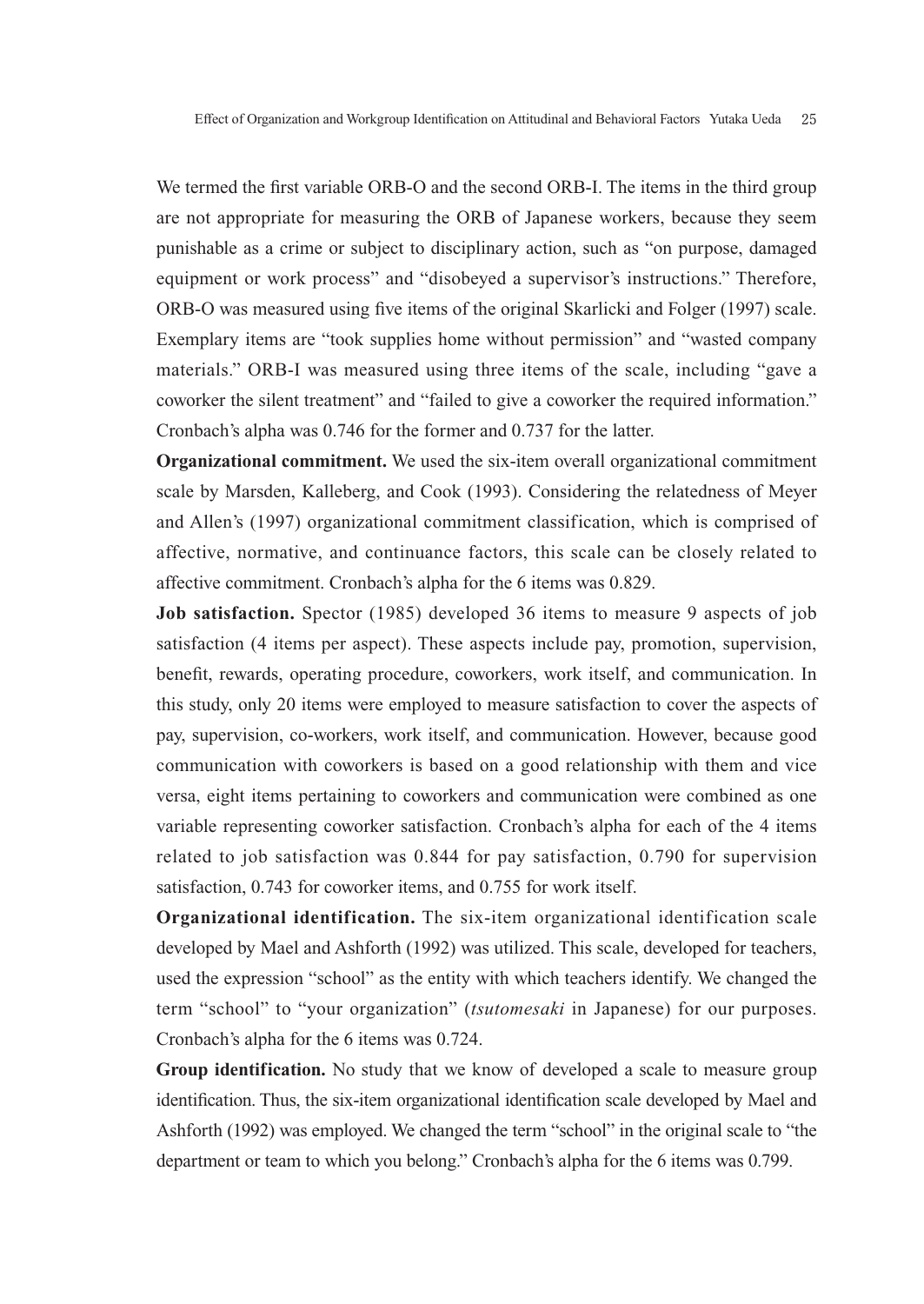**Gender.** Although gender was not associated with our hypotheses, this important variable was added to control its effect on the regression analysis (male  $= 1$ , female  $= 2$ ).

# **Result**

## *Basic Statistics*

Table 1 shows the basic statistics (means and standard deviations) and intercorrelations among variables. As indicated, both organizational and workgroup identification have significant correlations with OCB-I and in-role behaviors as expected. However, no significant correlations between the two identification variables and two ORB variables were found. Although the reason for this unexpected result remains unclear, ORB benefits employees in some way, and their motivations to engage in these behaviors could be associated more with their attitudinal or dispositional factors than their self-perception. For example, gender has significant negative correlations with ORB-O and ORB-I, but no significant correlations with organizational and workgroup identification. This implies some relationship between dispositional factors and ORB. Finally, the relationships of the two identification variables with attitudinal factors were as expected, and all but one correlation were significantly positive.

| variables | means | std. dev. | 1          | 2          | 3          | 4          | 5          | 6          |
|-----------|-------|-----------|------------|------------|------------|------------|------------|------------|
| 1 Gender  | 1.430 | 0.496     |            |            |            |            |            |            |
| 2 OCBI    | 3.609 | 0.671     | $0.128*$   | (0.825)    |            |            |            |            |
| 3 OCBO    | 4.008 | 0.643     | $0.177**$  | $0.559**$  | (0.704)    |            |            |            |
| 4 IRB     | 3.741 | 0.652     | 0.040      | $0.579**$  | $0.616**$  | (0.777)    |            |            |
| 5 ORBO    | 1.903 | 0.730     | $-0.183**$ | $-0.282**$ | $-0.422**$ | $-0.404**$ | (0.746)    |            |
| 6 ORBI    | 1.968 | 0.821     | $-0.242**$ | $-0.281**$ | $-0.253**$ | $-0.307**$ | $0.580**$  | (0.737)    |
| 7 OC      | 2.684 | 0.793     | $-0.162**$ | $-0.143*$  | 0.027      | $0.182**$  | $-0.085$   | $-0.151**$ |
| 8 WS      | 3.149 | 0.906     | $-0.069$   | $0.269**$  | $0.135*$   | $0.388**$  | $-0.150**$ | $-0.179**$ |
| 9 PS      | 2.673 | 0.944     | $-0.179**$ | $-0.027$   | $-0.032$   | $-0.049$   | $-0.029$   | $-0.091$   |
| 10 SS     | 3.183 | 0.901     | $-0.111$   | 0.075      | 0.050      | $0.149**$  | $-0.092$   | $-0.316**$ |
| 11 CS     | 3.203 | 0.665     | $-0.005$   | $0.219**$  | 0.085      | $0.229**$  | $-0.161**$ | $-0.362**$ |
| 12 OI     | 2.904 | 0.736     | $-0.094$   | $0.237**$  | $0.117*$   | $0.232**$  | 0.053      | 0.073      |
| 13 GI     | 3.097 | 0.797     | $-0.021$   | $0.308**$  | $0.212**$  | $0.320**$  | $-0.067$   | $-0.022$   |

**Table 1 Basic Statistics and Inter-correlations among Variables**

 $N = 312$ , \*\* :  $p < 0.01$ , \* :  $p < 0.05$ 

OC: organizational commitment, WS: work satisfaction, PS: pay satisfaction, SS: supervisor satisfaction, CS: coworker satisfaction, OI: organizational identification, GI: workgroup identification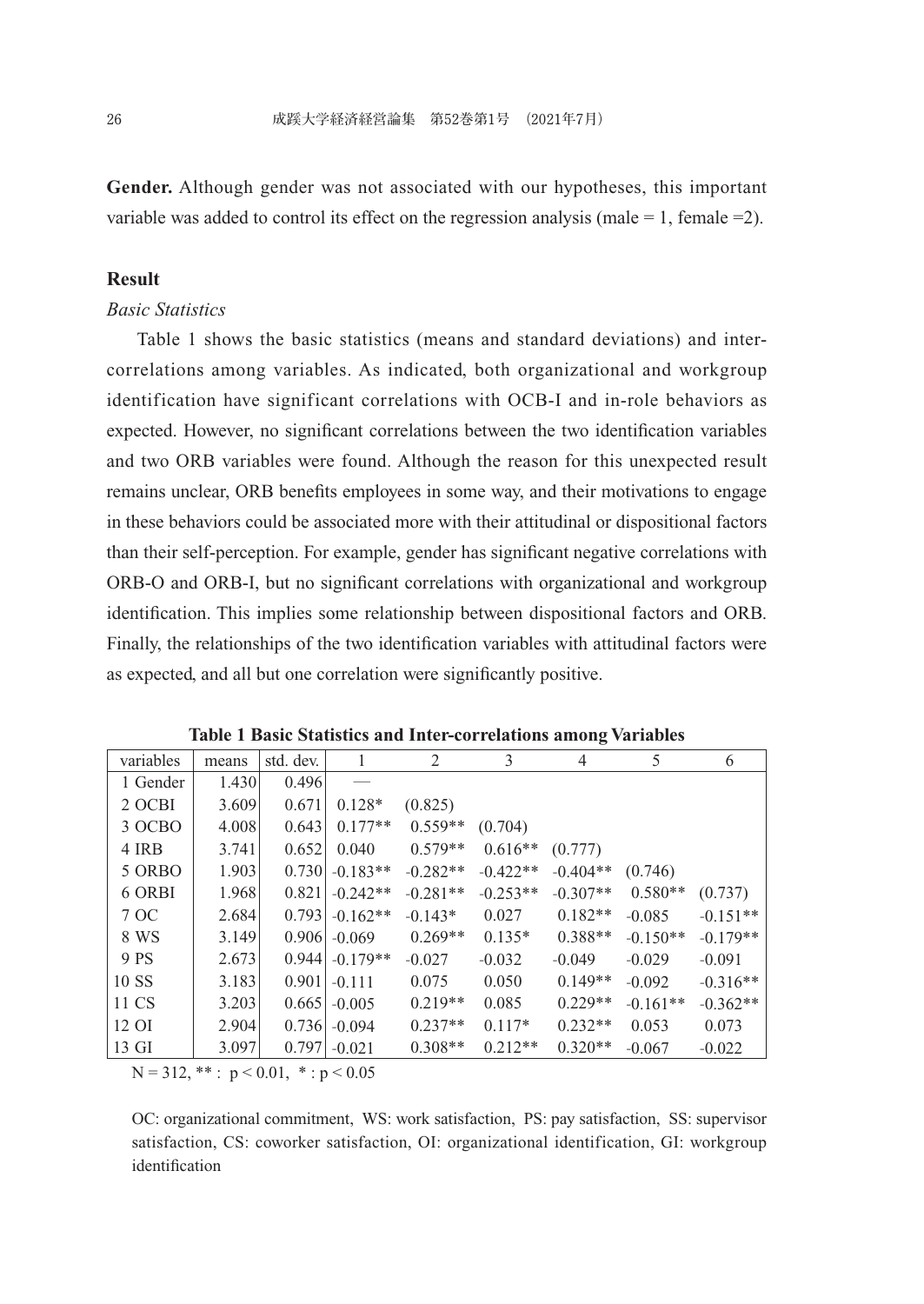| variables | 7         | 8         | 9         | 10        | 11        | 12        | 13      |
|-----------|-----------|-----------|-----------|-----------|-----------|-----------|---------|
| 1 Gender  |           |           |           |           |           |           |         |
| 2 OCBI    |           |           |           |           |           |           |         |
| 3 OCBO    |           |           |           |           |           |           |         |
| 4 IRB     |           |           |           |           |           |           |         |
| 5 ORBO    |           |           |           |           |           |           |         |
| 6 ORBI    |           |           |           |           |           |           |         |
| 7 OC      | (0.724)   |           |           |           |           |           |         |
| 8 WS      | $0.627**$ | (0.755)   |           |           |           |           |         |
| 9 PS      | $0.493**$ | $0.347**$ | (0.844)   |           |           |           |         |
| 10 SS     | $0.473**$ | $0.368**$ | $0.353**$ | (0.790)   |           |           |         |
| 11 CS     | $0.548**$ | $0.454**$ | $0.346**$ | $0.583**$ | (0.743)   |           |         |
| 12 OI     | $0.372**$ | $0.320**$ | $0.189**$ | 0.089     | $0.151**$ | (0.724)   |         |
| 13 GI     | $0.334**$ | $0.363**$ | $0.150**$ | $0.220**$ | $0.228**$ | $0.771**$ | (0.799) |

# *Hypotheses Testing*

In this study, simple stepwise regression analysis with organizational and workgroup identification as the independent variables was adopted to test the hypotheses. Stepwise regression analysis was considered appropriate because the correlation between the two identification variables was high ( $\gamma = 0.771$ ,  $p < 0.01$ ). Gender was also added to the equation as an independent factor to control its effect on the dependent variables. As dependent variables, four attitudinal and five behavioral factors were respectively considered.

First, Table 2 depicts the results using attitudinal factors as the dependent variables. Organizational identification had a significant positive impact on organizational commitment and pay satisfaction at the 0.1% significance level, supporting H1-1 and H1-2. Also, coworker satisfaction and work satisfaction were positively influenced by workgroup identification at the 0.1% significance level, supporting H2-1 and H2-2.

**Table 2 Results of the Regression Analysis with Attitudinal Factors as Dependent Variables**

| dependent variables ->        | organizational<br>commitment |          |         |       | coworker<br>satisfaction |                  |       | work<br>satisfaction |                   | pay<br>satisfaction |          |         |  |
|-------------------------------|------------------------------|----------|---------|-------|--------------------------|------------------|-------|----------------------|-------------------|---------------------|----------|---------|--|
| independent variables         | beta                         | t-value  |         | beta  | t-value                  |                  | beta  | t-value              |                   | beta                | t-value  | D       |  |
| gender                        | $-0.128$                     | $-0.128$ | 0.015   |       |                          |                  |       |                      |                   | $-0.163$            | $-2.943$ | 0.002   |  |
| organizational identification | 0.36                         | 6.843    | < 0.001 |       |                          |                  |       |                      |                   | 0.174               | 3.136    | < 0.001 |  |
| workgroup identification      |                              |          |         | 0.228 |                          | $4.12 \le 0.001$ | 0.363 |                      | $6.862 \le 0.001$ |                     |          |         |  |
|                               |                              |          |         |       |                          |                  |       |                      |                   |                     |          |         |  |
| F-value                       |                              | 28.205   | < 0.001 |       | 16.976                   | < 0.001          |       | 47.088               | < 0.001           |                     | 10.206   | < 0.001 |  |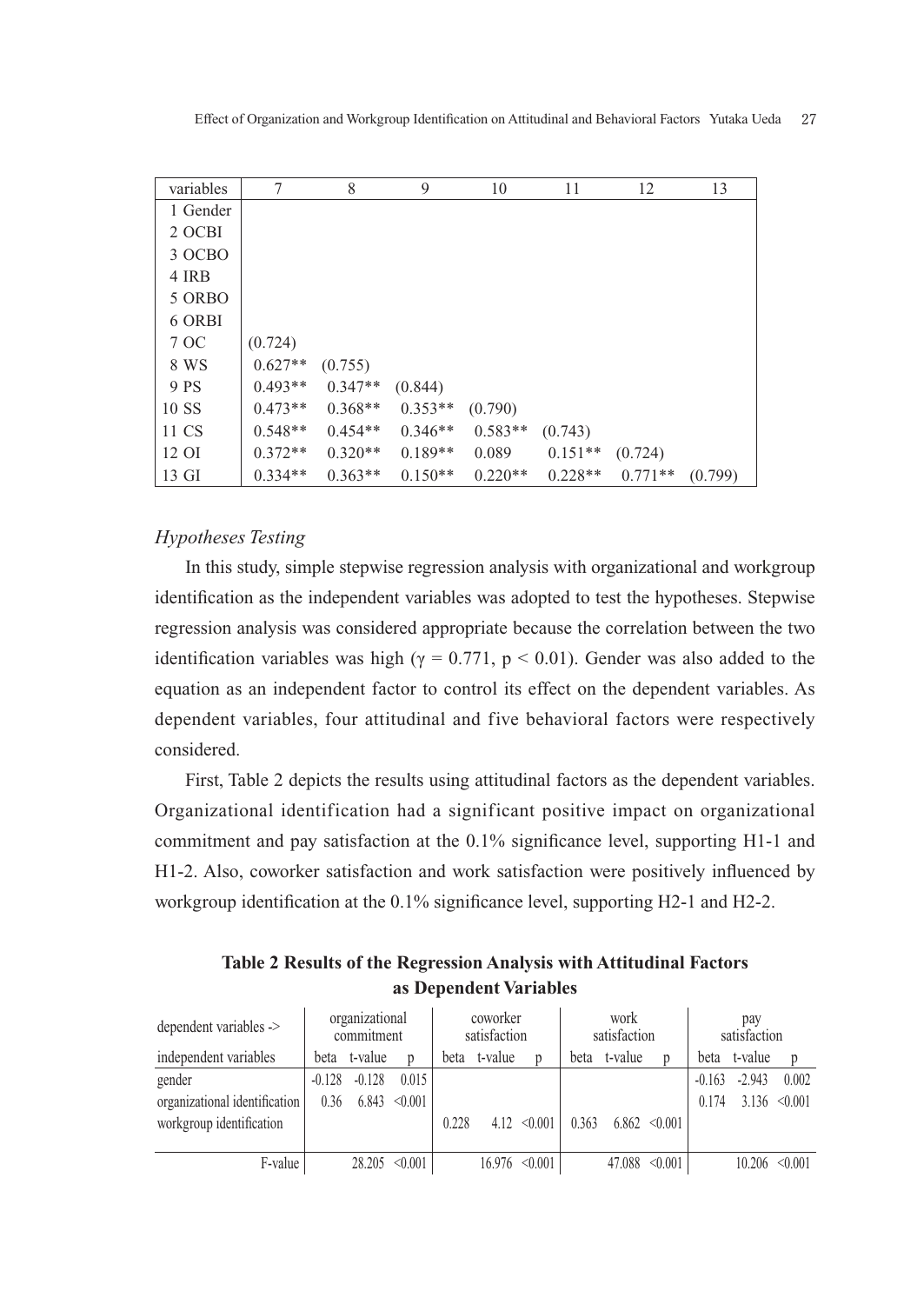Next, Table 3 displays the results of the stepwise regression analysis using behavioral variables as the dependent variables. The table shows that workgroup identification impacts both OCB-I, OCB-O, and in-role behaviors. The significant positive impacts of workgroup identification on OCB-I and in-role behaviors were as expected, supporting H4-1 and H4-2. However, although we hypothesized that organizational identification would impact OCB-O, the results indicate that OCB-O is also positively influenced by workgroup identification at the 0.1% significance level. This means that H3-1 is not supported. Unfortunately, both ORB-O and ORB-I were only significantly impacted by gender. Neither organizational nor workgroup identification affected these two ORB factors. This result was anticipated based on the correlation analysis, which showed no significant correlations between the two types of identification and ORB. As such, H3-2 and H4-3 were not supported by the results of this study.

**Table 3 Results of the Regression Analysis with Behavioral Factors as Dependent Variables**

| dependent variables ->        | <b>OCBI</b> |         | OCB <sub>O</sub>   |       |                       | In-role behavior   |      |         | <b>ORBO</b>        |          |         | <b>ORBI</b> |      |                                                |                    |
|-------------------------------|-------------|---------|--------------------|-------|-----------------------|--------------------|------|---------|--------------------|----------|---------|-------------|------|------------------------------------------------|--------------------|
| independent variables         | beta        | t-value |                    | beta  | t-value               |                    | beta | t-value |                    | beta     | t-value |             | beta | t-value                                        |                    |
| gender                        | 0.135       | 2.518   | 0.012              | 0.182 | 3.324                 | 0.001              |      |         |                    | $-0.183$ |         |             |      | $-3.280 \le 0.001$ $-0.242$ $-4.395 \le 0.001$ |                    |
| organizational identification |             |         |                    |       |                       |                    |      |         |                    |          |         |             |      |                                                |                    |
| workgroup identification      | 0.611       |         | $5.804 \le 0.001$  |       | $0.216$ 3.958 < 0.001 |                    | 0.32 |         | $5.949 \le 0.001$  |          |         |             |      |                                                |                    |
|                               |             |         |                    |       |                       |                    |      |         |                    |          |         |             |      |                                                |                    |
| F-value                       |             |         | $19.716 \le 0.001$ |       |                       | $13.091 \le 0.001$ |      |         | $35.558 \le 0.001$ |          | 10.760  | 0.001       |      |                                                | $19.314 \le 0.001$ |

#### **Discussion**

This study tried to examine the different effects of the two types of identification on different factors. Although hypotheses on the effects on attitudinal factors were supported, the following two points contrast our hypotheses on the effects on behavioral factors.

1. Workgroup identification always has a stronger effect on desirable behaviors such as OCB-I, OCB-O, and in-role behaviors than organizational identification.

2. Neither organizational nor workgroup identification significantly impact ORB-O and ORB-I.

Regarding the first point, although we initially believed OCB-O would be more influenced by organizational identification, this was not empirically found. This study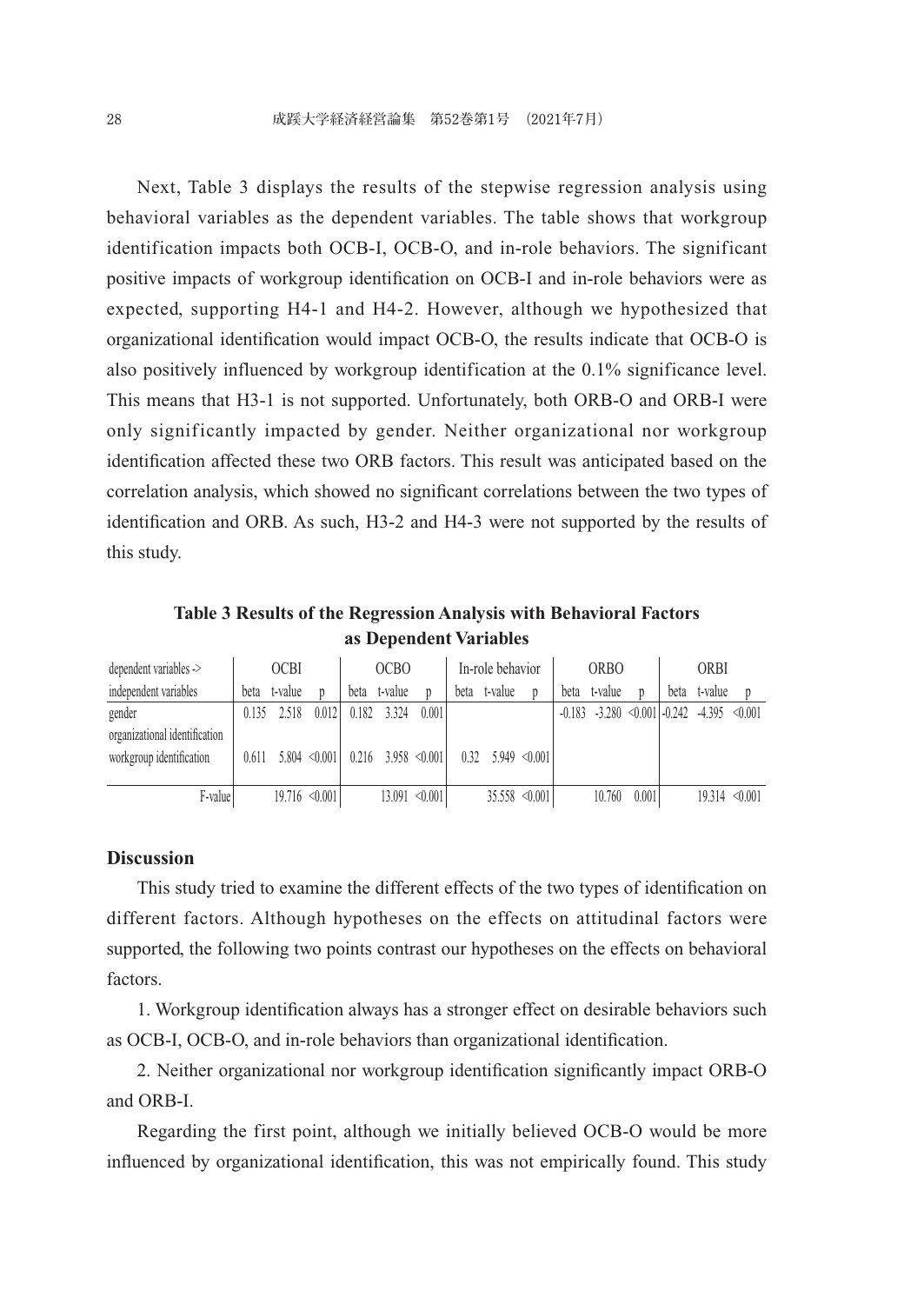utilized the data collected from Japanese people employed in organizations in Japan. As Hui et al. (2004) explained regarding Chinese characteristics, the Japanese also emphasize relationships with closed coworkers in the same workgroup, not those with the whole organization, even in terms of organizational behavior.

The second point can be attributed to the characteristics of ORB. Although conceptually ORB contrasts OCB, motivation for ORB is not always opposed to OCB. Because some OCBs are emotionally or physically taxing behaviors, they must be motivated by attitudinal or perceptual factors. However, ORB is a modest wrong behavior that employees benefit from, and might not simply increase when satisfaction with something or identification with some entity is low. Rather, as with the significant effect of gender on ORB, certain dispositional or personality factors might have a greater effect on ORB. However, this is merely inferred, and a future study should confirm this relationship.

### **Conclusion**

Organizational identification is a relatively new concept to which OB researchers pay attention as an important factor influencing or being influenced by employees' attitudes and behaviors. Employees, especially those in large-scale organizations, do not always identify with the whole organization. This study distinguished identification with the whole organization and that with a workgroup, and empirically examined the different effects of these two types of identification on various factors.

However, the dichotomy between the organization and workgroup might not be sufficient to analyze the effect of identification, as real society is more complicated. Regarding organizational groups, the organization, a department, and team, future studies should determine the effects of identification with each of these entities on various factors.

Furthermore, while all items and scales employed in this study were based on past OB studies, they were not based on the hierarchical structure of society and vary from the assumptions of this study. For example, "help a coworker in need," a typical OCB-I item does not specify who the coworker is. "Help a coworker working with you in the same team" and "help any coworker in the organization" might impact the types of identification in different ways. Establishing the items and scale based on the hierarchical structure of society is an important task for future research.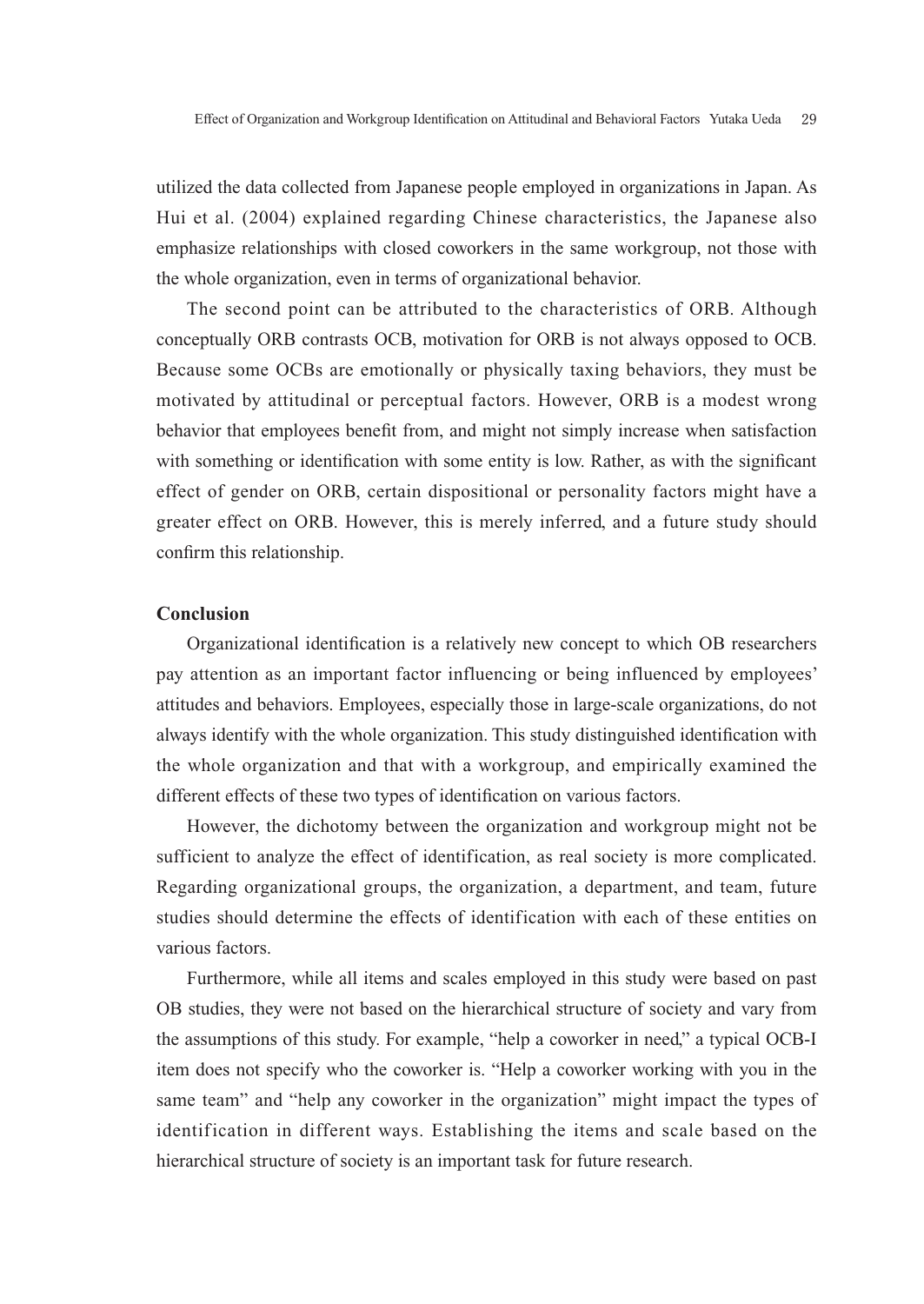(Professor, Faculty of Business Administration, Seikei University)

\*This work was supported by JSPS KAKENHI Grant Number 19H01520.

## **References**

- Ashforth, B. E., Harrison, S., & Corley, K. G. (2008). Identification in organizations: An examination of four fundamental questions, *Journal of Management*, 34(3), 325-374.
- Ashforth, B. E. & Mael, F. (1989). Social identity theory and the organization. *The Academy of Management Review*, 14(1), 20-39.
- Bentein, K., Singlhamber, F., & Vandenberghe, C. (2002). Organization-, supervisor-, and workgroup-directed commitments and citizenship behaviours: A comparison of models. *European Journal of Work and Organizational Psychology*, 11(3), 341-362.
- Feather, N. T. & Rauter, K. A. (2004). Organizational citizenship behaviours in relation to job status, job insecurity, organizational commitment and identification, job satisfaction and work values. *Journal of Occupational and Organizational Psychology*, 77(1), 81-94.
- Hui, C., Lee, C., & Rousseau, D. M. (2004). Employment relationships in China: Do workers related to the organization or to people? *Organizational Science*, 15(2), 232-240.
- Johnson, M. D., Morgeson, F. P., & Helman, D. R. (2012). Cognitive and affective identification: Exploring the links between different forms of social identification and personality with work attitudes and behavior. *Journal of Organizational Behavior*, 33(8), 1142-1167.
- Jones, C. & Volpe, E. H. (2010). Organizational identification: Extending our understanding of social identities through social networks. *Journal of Organizational Behavior*, 32(3), 413- 434.
- Kesen, M. (2016). Linking organizational identification with individual creativity: organizational citizenship behavior as a mediator. *Journal of Yasar University*, 11/41, 56-66.
- Kong, F. & Weng, J. (2019). A review on asymmetries in workgroup and organizational identifications. *Social Behavior and Personality: An International Journal*, 47(5), 1-8.
- Ma, B., Liu, S., & Liu, D. (2014). The impact of organizational identification on the relationship between procedural justice and employee work outcomes. *Social Behavior and Personality*, 42(3), 437-444.
- Mael, F. & Ashforth, B. E. Alumni and their alma mater: A partial test of the reformulated model of organizational identification, *Journal of Organizational Behavior*, 13(2), 103-123.
- Skarlicki, D. P. & Folger, R. (1997). Retaliation in the workplace: The roles of distributive,